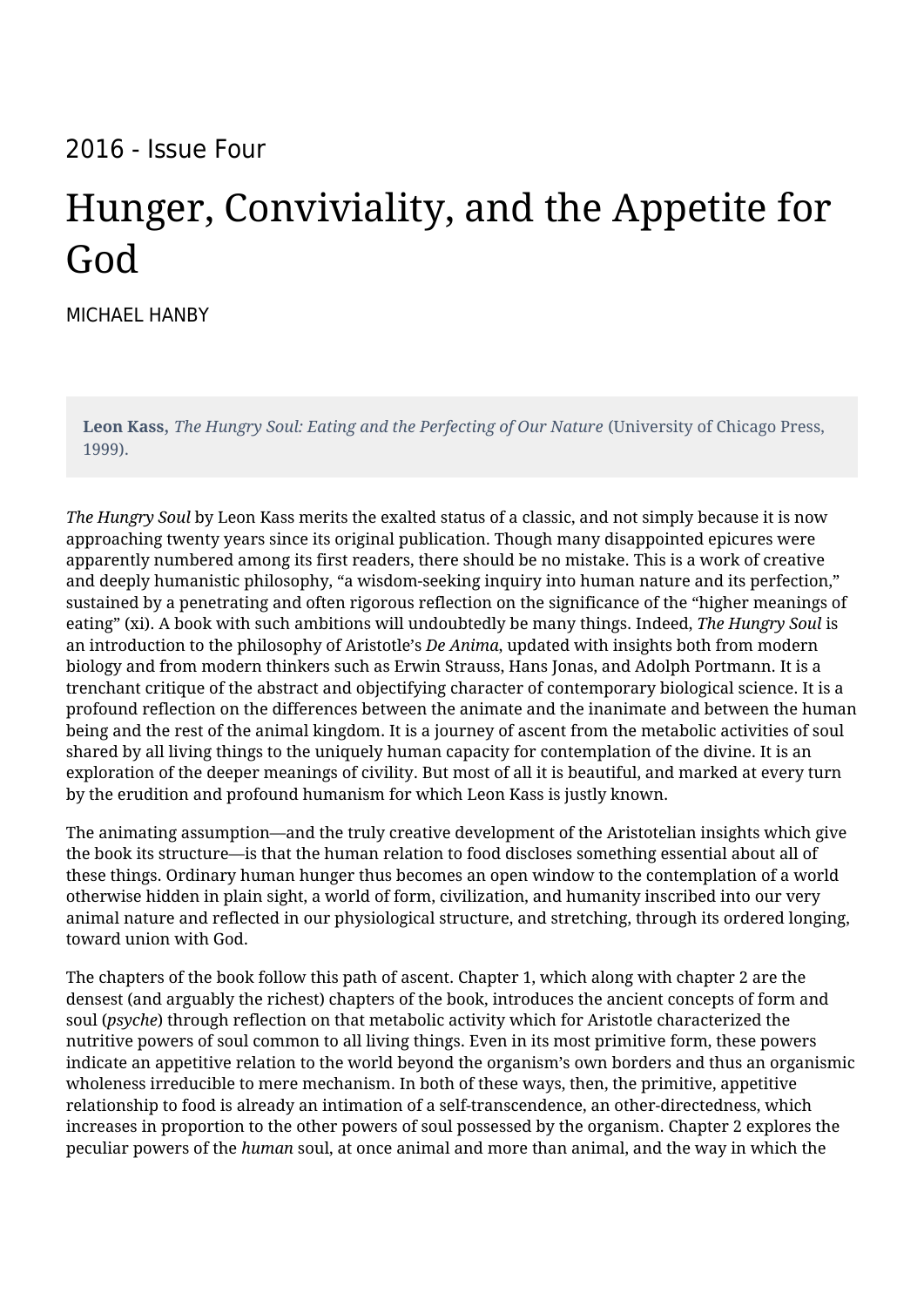highest of these powers, the capacity for *theoria*, is already implicit in the human frame. Included here is a profound meditation on the meaning of man's upright posture, and how it prizes sight and thus the beholding of stable forms, over the other senses. Kass explores how the omnipotent jaw and the unspecialized arm and hand, both closely related to man's omnivorous nature, enlarge his "action space," his capacity to project his intentions over great spatial and temporal distances. These powers are the precondition both for genuine social and political life and for the apprehension of eternity.

Chapter 3 continues the ascent by contemplating the humanizing transition from *fressen* to *essen*, from feeding to eating, through which man's animal nature is properly humanized. The human relation to the edible, with all the violence and ambiguity that attends it, thus becomes a source for reflecting upon the genesis of the ethical. Here Kass launches into a truly fascinating consideration of two facts of enormous significance to the ancients but which are largely forgotten to us moderns. The first is the near universal prohibition against cannibalism and the corresponding codes of hospitality which often required the feeding of strangers even before inquiring into their identity. We see this, for instance, in Homer's *Odyssey*. The second is the identification of man as the "eater of bread," announced along with the curse in Genesis 2 but found also in Homer, where man the bread-eater is juxtaposed with the bestial Cyclops. These ancient insights reveal a profound truth. "Man becomes human with eating of bread" (122); for the advent of bread, like the fermentation of the grape, marks a comprehensive transformation in his social and political life so astonishing as to have once been regarded as a divine gift.

Chapter 4 considers the meaning of "the meal" and the introduction of codes of civility as enhancing the distinctively human capacities implicit in our upright posture. Chapter 5 continues along this upward trajectory by considering the transition from eating to dining, and how the latter becomes the occasion for conviviality, true friendship, and even enlightenment. Though these chapters are to my mind slightly less compelling than those which precede them, they nevertheless contain many thoughtful insights, including a beautiful interpretation of "Babette's Feast" by Isak Dinesen.

The ascent reaches its apex in the sixth and final chapter. Here Kass seeks to show "how the activity of eating can not only be ennobled but even sanctified" such that certain exemplary customs regarding eating "would manifest a more or less true understanding of the world, including the place of man within the whole" (196). He chooses the dietary laws articulated in the eleventh chapter of the Book of Leviticus to illustrate this point. The exegesis is rich and truly fascinating, as Kass shows in great detail how the prescriptions and prohibitions of Jewish dietary laws mirror the divine action of dividing and separating which characterize the creation accounts of Genesis. And yet it is here that Catholics and other Christians will likely find the account incomplete and find themselves longing to go beyond Kass. One suspects, first of all, that Kass's interpretation of Genesis may be overly indebted to the "progressive" interpretation of Kant, who regards the story of Adam in the Garden with a bit too much *felix* and not enough *culpa*, not as a fall from prelapsarian wisdom but as the beginning of enlightenment *tout court*. But more deeply, a Catholic cannot help but think that an account of "sanctified eating" must ultimately find its end in the Eucharist, the divine self-offering. And he cannot help but think that this end would somehow also alter various steps along the way, whether by deepening the metaphysical foundations at the beginning, or by transforming the negative conception of law as restraint which seems to haunt the book.

It would be unfair, of course, to expect this from Kass or to burden an already great work with these hopes and expectations. And Kass himself, with characteristic magnanimity, acknowledges this "incompleteness" and invites some future reader to supply the missing seventh chapter. This would be a worthy project, but anyone who undertakes to supplement this works should be warned that he faces